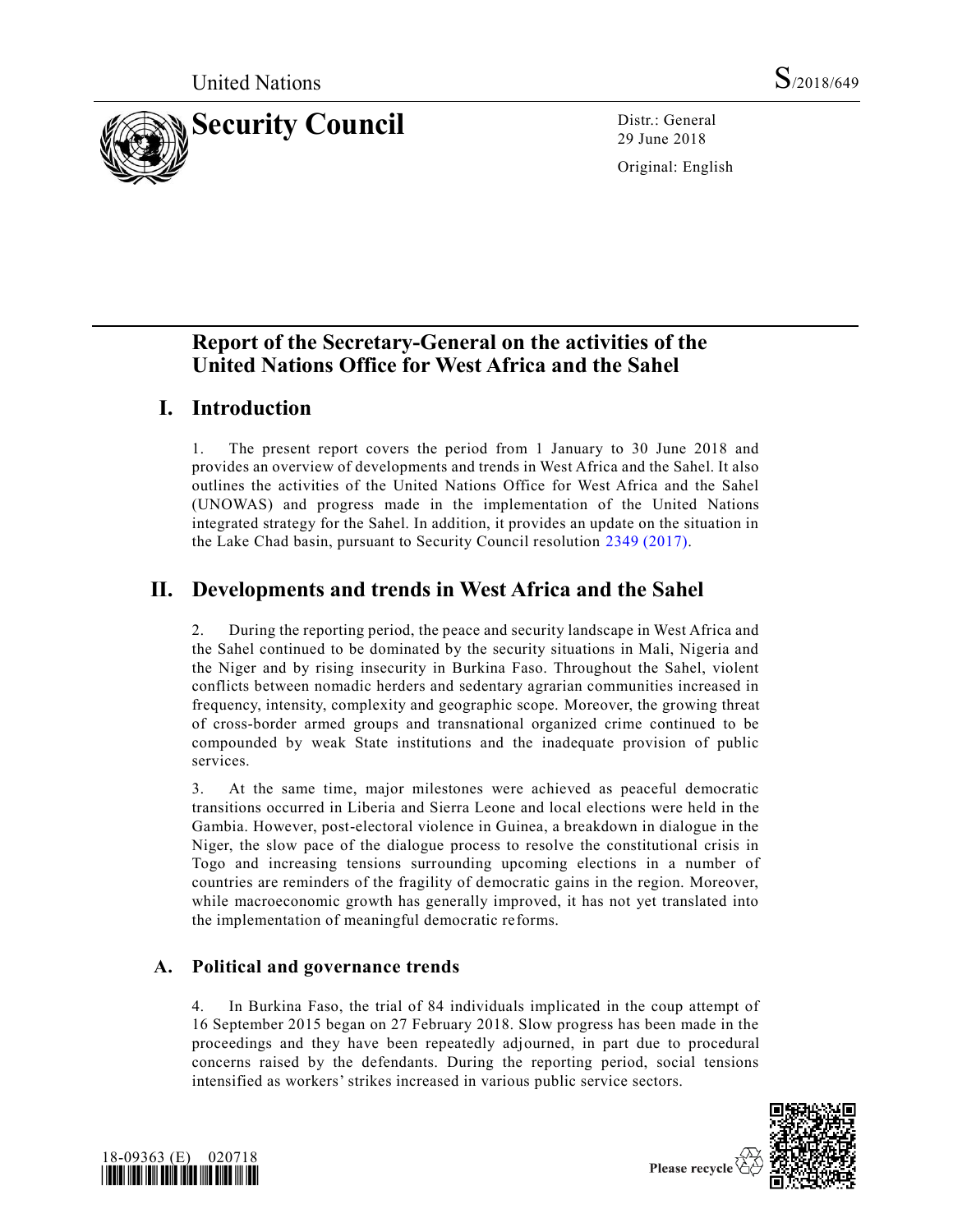5. In Côte d'Ivoire, elections for 66 of the 99 senators in the upper chamber of Parliament took place on 24 March without the participation of the opposition, who boycotted the process. In line with his constitutional prerogatives, the President of Côte d'Ivoire, Alassane Dramane Ouattara, should appoint the remaining 33 senators. The Senate held its inaugural session on 5 April, during which the former Minister of State for Political Dialogue and Relations with Institutions, Jeannot Ahoussou-Kouadio, was elected as its President. On 12 April, the six members of the ruling coalition signed an agreement to form a unified political party to be called Rassemblement des houphouëtistes pour la démocratie et la paix. It has not yet been endorsed by all the members of the coalition.

6. The Gambia held peaceful local and municipal elections on 12 April and 12 May, respectively. All parties in the ruling coalition competed in their individual capacities. The United Democratic Party, led by the Minister for Foreign Affairs, Ousainou Darboe, won the majority of seats, while the Alliance for Patriotic Reorientation and Construction of former President Yahya Jammeh obtained less than 15 per cent of seats. Meanwhile, the Government has continued to make progress in a number of reform processes, including in the areas of security sector reform and transitional justice.

7. Local elections held in Guinea on 4 February took place in a relatively stable environment. However, the results were strongly contested by opposition parties, who took to the streets in protest, which resulted in at least 12 fatalities. On 16 May, the leader of the opposition, Cellou Dalein Diallo, announced the suspension of demonstrations. He stated, however, that the opposition would continue to boycott the follow-up committee established pursuant to the political agreement of 12 October 2016, citing the slow progress made in the resolution of disagreements related to the local elections. Following the resignation of the former Prime Minister, Mamady Youla, on 21 May, the President of Guinea, Alpha Condé, appointed Ibrahima Kassory Fofana as the new Prime Minister.

8. In Liberia, George Manneh Weah was sworn in as President on 22 January. His inauguration marked the first time in the history of Liberia that power was transferred from an elected President to an elected successor. Preparations for senatorial by-elections in Bong and Montserrado counties to fill the vacated seats of Mr. Weah and Vice-President Jewel Howard Taylor continued during the reporting period. Meanwhile, on 25 April, the Government agreed to reduce the salaries of ministers and Government officials.

9. On 26 February, the President of Mauritania, Mohamed Ould Abdel Aziz, announced that he would not run for a third term in the presidential election to be held in 2019. Subsequently, the main opposition actors declared their intention to participate in regional and legislative elections set for the second half of 2018, contrary to their previous decision to boycott the polls. On 13 May, opposition groups and civil society members held a demonstration in Nouakchott calling for the dissolution of the Independent National Electoral Commission. Former Senator and member of the opposition, Mohamed Ould Ghadda, who was arrested in August 2017 on corruption charges, remained in prison without trial.

10. The situation in the Niger remained tense owing to a breakdown in political dialogue between the Government and the opposition and popular discontent over difficult socioeconomic conditions. On 25 March, protesters held a demonstration in Niamey over the 2018 finance law, living conditions and the presence of foreign troops on Nigerien soil. The protest resulted in clashes with security forces and the arrest of 26 civil society leaders.

11. In Nigeria, political developments centred on preparations for presidential and parliamentary elections set to take place in February 2019. On 9 April, the President,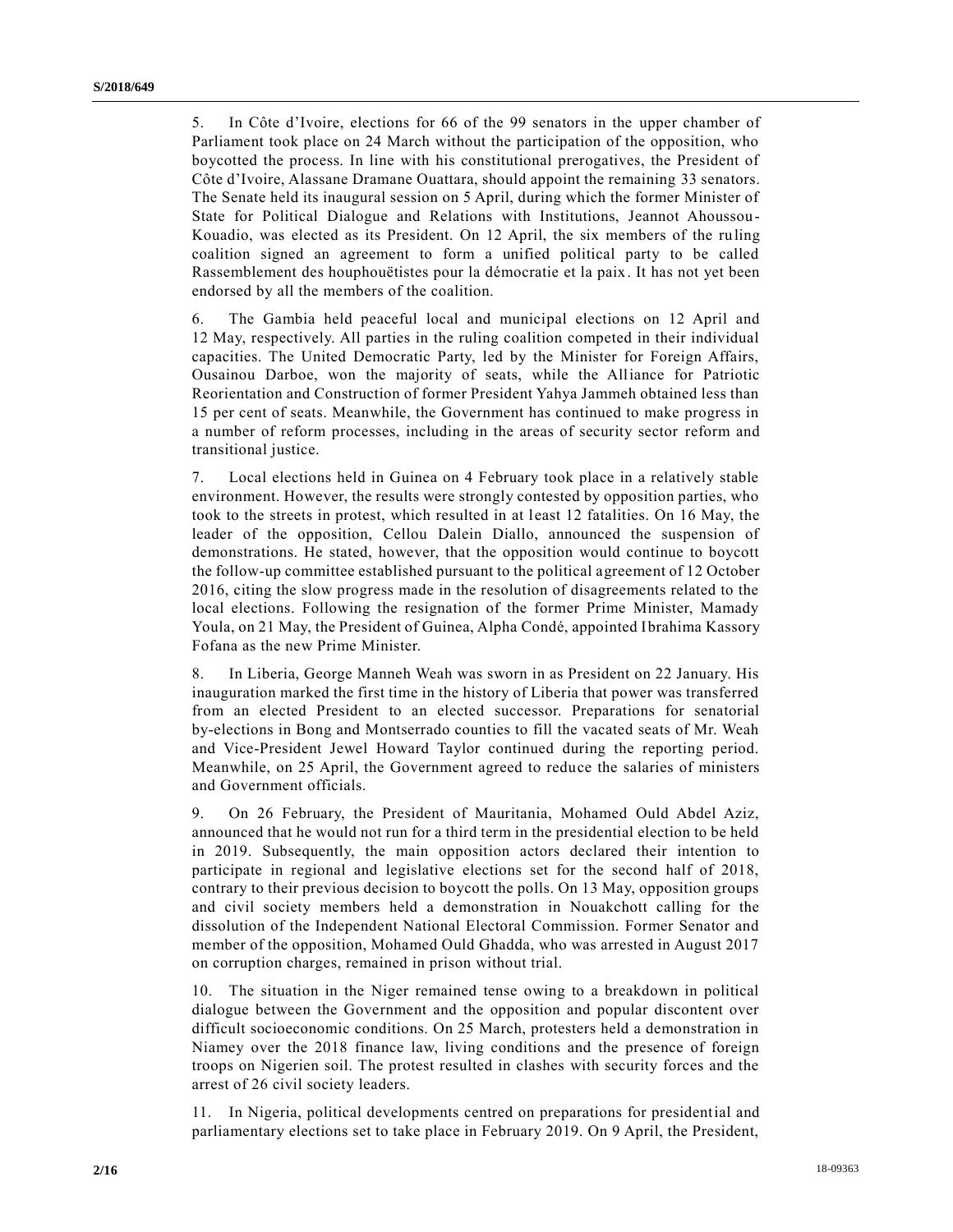Muhammadu Buhari, declared his intention to run for a second term. Former Vice - President Atiku Abubakar also announced his candidacy for the presidential electio n. A demand made by the House of Representatives in April, following an increase in violence in the Middle Belt and the north of the country, to dismiss national service chiefs and security advisers, has not been carried out. In addition, the decision of t he National Assembly to summon Mr. Buhari to provide a briefing on the increased insecurity in the country prompted a debate on whether the legislature had such power over the executive. Meanwhile, the signing into law of a "not too young to run" bill, which will reduce the age limits set for candidates for elected positions, and the adoption of the Electoral Act amendment, which will regulate the general elections, are still pending.

12. In Senegal, preparations for the presidential election, to be held on 24 February 2019, continued against a backdrop of increasing mistrust between the Government and the opposition. On 19 April 2018, the Senegalese Parliament adopted a bill amending the electoral code that requires all presidential candidates to collect supporting signatures from 0.8 per cent of registered voters in at least 7 of the country's 14 regions. The opposition boycotted the vote on the bill on the grounds that it was designed to exclude potential presidential contenders. They also called for a neutral and independent electoral body to manage the election. On 30 March, the Mayor of Dakar and potential presidential contender in the 2019 election, Khalifa Sall, was convicted and sentenced to five years in prison for embezzlement of public funds.

13. On 7 March, Sierra Leone held its first presidential, legislative and local elections without the presence of a United Nations mission in the country. The process was marked by tensions and multiple legal challenges related to the eligibility of some presidential candidates and to an injunction postponing the second round of the presidential election, which eventually took place on 31 March. Electoral observer missions, including from the African Union, the European Union and the Economic Community of West African States (ECOWAS), reported that the polls were professionally organized, credible and largely peaceful. The candidate of the former opposition Sierra Leone People's Party, Julius Maada Bio, was elected President and was sworn in on 4 April, marking a peaceful transfer of power after 10 years of rule by the All People's Congress. The latter secured a majority in Parliament with 68 seats, while the Sierra Leone People's Party won 49 seats. The remaining 29 seats were filled by representatives of smaller political parties and independents. Parliament held its inaugural session on 25 April and elected as its Speaker Abass Bundu of the Sierra Leone People's Party. The vote was conducted in the absence of the Members of Parliament belonging to the All People's Congress, who walked out of the plenary to protest the imposition of injunctions against 15 of their Members of Parliament. Following coordinated interventions by ECOWAS and the United Nations, and the resumption of dialogue between the two main parties, all parliamentarians were sworn in on 4 May. The President was inaugurated on 12 May.

14. The inter-Togolese political dialogue started on 19 February under the facilitation of the President of Ghana, Nana Addo Dankwa Akufo-Addo, with the support of the President of Guinea, Alpha Condé. Following a deadlock during its third session on 25 March, the dialogue was adjourned. At the Extraordinary Summit of the Heads of State and Government of ECOWAS, held in Lomé on 14 April, Mr. Akufo-Addo and Mr. Condé were formally designated as ECOWAS facilitators for the dialogue. During the period under review, disagreements between national authorities and the opposition on the conduct of street demonstrations also contributed to increasing tensions.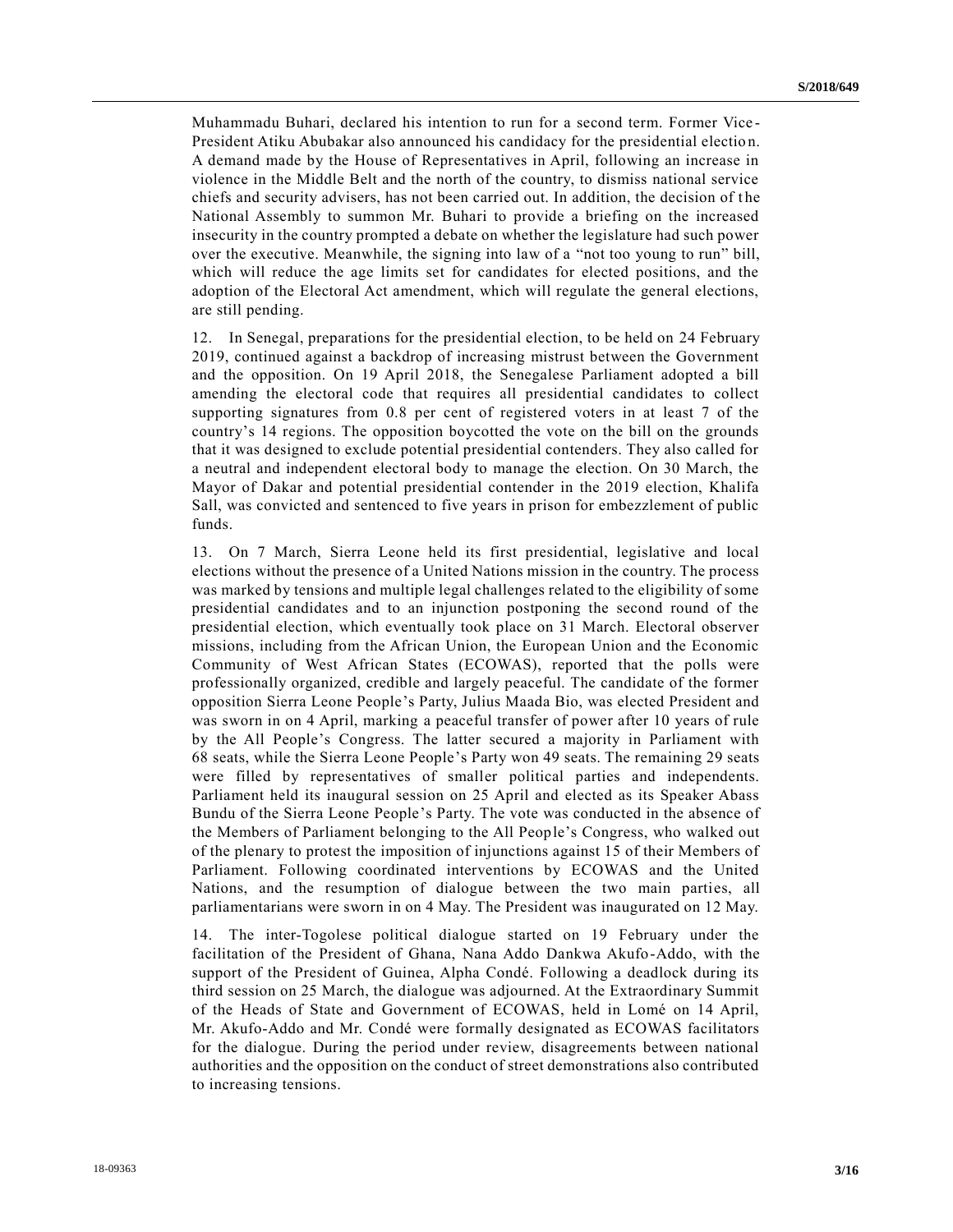## **B. Security trends**

15. The security situation in West Africa was dominated by insecurity in the Sahel and Lake Chad basin regions. Asymmetrical terrorist attacks were carried out against national and international security forces, local authorities and civilians in Burkina Faso, Mali, the Niger and Nigeria. Violent extremist armed groups continued to harass civilians, carry out targeted abductions or killings of suspected informants or local representatives of States, burn down schools and threaten teaching staff. There was also an increase in clashes between farmers and herders, particularly in Ghana, Mali, the Niger and Nigeria.

16. In Nigeria, multiple clashes between farmers and herders in the Middle Belt states, as well as in the southern states of Edo, Ebonyi and Kogi, resulted in numerous casualties, population displacement and destruction of property. The ongoing detention of the leader of the Islamic Movement in Nigeria, Sheikh Ibraheem Zakzaky, continued to trigger protests. While incidents of violence decre ased in the Niger Delta and south-east regions, militant groups threatened to resume attacks.

17. Burkina Faso continued to face attacks along the Malian border from Islamist militant groups such as the Group for the Support of Islam and Muslims, while militants from Islamic State in the Greater Sahara continued to cross over into the country from the Niger. In Ouagadougou, on 2 March, twin attacks claimed by the Group for the Support of Islam and Muslims against the military staff building and the French embassy killed at least 8 people and injured approximately 80 others. Ansar al-Islam also carried out repeated attacks against security forces and civilians in the northern province of Soum. Attacks have increasingly been reported in previously unaffected areas, raising concerns of spillover to other regions of the country.

18. In the Niger, the presence of non-State armed groups continued to grow in the western region of Tillabéri, where militants affiliated with Islamic State in the Greater Sahara conducted attacks against security services and other targets. Attacks against humanitarian workers have continued, as evidenced by the kidnapping of an international aid worker on the Malian border in April and repeated reports of theft of vehicles in the western and southern regions of the Niger. While there have been fewer reported attacks by Boko Haram's "Islamic State's West African Province" faction in the Diffa region, violent criminal activities have been on the rise.

19. There is growing concern that West African and Sahelian Islamist groups are reinforcing their regional linkages, given the surge in the complexity and lethality of attacks in recent months and the increasing use of improvised explosive devices in Burkina Faso and the Niger. On 7 April, the High Court of Dakar started the trial of 30 people from Senegal accused of preparing terrorist attacks and setting up local terrorist cells in southern Senegal, which would be capable of piloting attacks throughout the region. According to their testimonies, several members of the group had received training from Boko Haram in Nigeria.

20. Piracy and armed robbery in the Gulf of Guinea increased during the reporting period. In early April, the International Maritime Bureau reported 29 incidents in the first quarter of 2018 in the Gulf of Guinea (40 per cent of all attacks recorded worldwide), compared with 7 in the same area in the first quarter of 2017. Of the 29 recorded incidents, 22 were off the coast of Nigeria. Criminal groups increasingly resorted to hostage-taking: 113 of 114 kidnappings worldwide recorded in the first quarter of 2018 took place in the Gulf of Guinea. Drug smuggling and trafficking of small arms and light weapons, carried out partly by terrorist groups, continued to pose serious challenges in the subregion. Large seizures of methamphetamine trafficked by organized crime groups were recorded in various countries. Cattle rustling added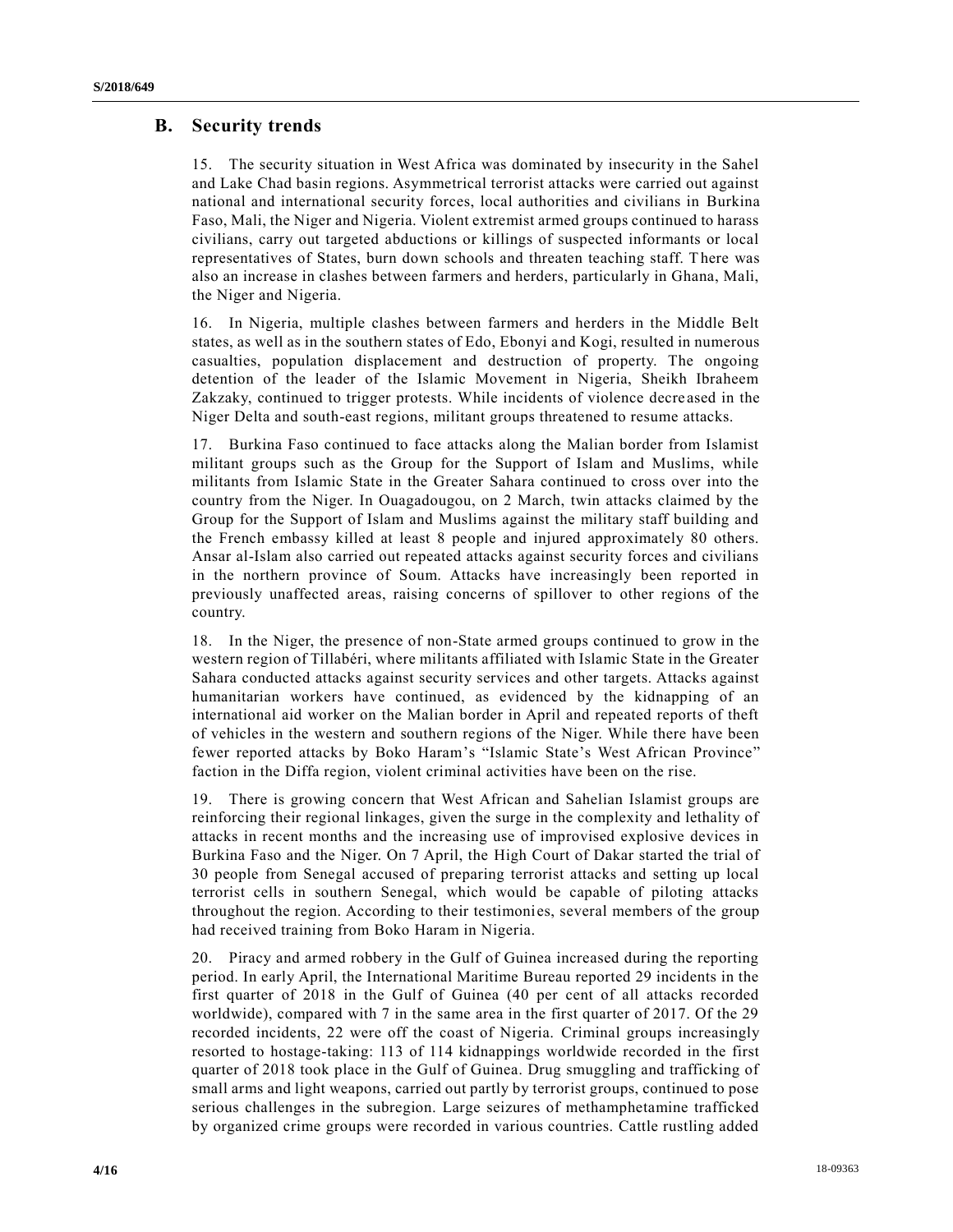to insecurity in the north-western states of Nigeria, while armed banditry was a concern in the Agadez and Maradi regions of the Niger.

### **Boko Haram**

21. During the reporting period, there was an overall decrease in attacks attributed to Boko Haram in the Niger, while Nigeria witnessed an increase in the scope and number of attacks. The group increased its attacks against civilian soft targets, including internally displaced persons and humanitarian workers. Female suicide bombers carried out a significant number of the attacks. According to the United Nations Entity for Gender Equality and the Empowerment of Women (UN-Women), nearly one in every five suicide bombers in Nigeria is a child, and girls account for 75 per cent of all child suicide bombers.

22. The Nigerian armed forces, supported by the Multinational Joint Task Force, reportedly pushed Boko Haram out of several areas in north-eastern Nigeria. However, the group continued to launch deadly attacks and remained a significant threat. Since the beginning of 2018, Boko Haram is believed to have been responsible for more than 90 attacks, resulting in at least 260 casualties in Nigeria alone.

23. On 19 February, militants from Boko Haram's "Islamic State's West African Province" faction seized 112 schoolgirls and 1 boy from the town of Dapchi, Yobe State, Nigeria. The incident was followed by a string of attacks, including on 1 March in Rann, Borno State, where Boko Haram militants killed eight security personnel and three United Nations-contracted aid workers. That led to the temporary suspension of relief work in an area hosting some 55,000 internally displaced persons and the indefinite closure of all boarding schools in Borno State. On 21 March, the Nigerian Government announced that it had brokered a temporary ceasefire with the Boko Haram faction, leading to the release of 105 of the girls abduc ted from Dapchi. Negotiations with the group continued during the reporting period, with the President of Nigeria offering amnesty to all insurgents who agree to lay down their arms.

24. Meanwhile, the Niger and Nigeria, through the Multinational Joint Task Force, stepped up activities to reduce the operational capacities and the geographic reach of Boko Haram. During the months of April and May, the Task Force made significant gains against Boko Haram, and official reports announced that 59 militants had been killed and 5 leaders had been captured, and 1,000 hostages, mainly women and children, had been rescued in Borno State, Nigeria. During those operations, 22 soldiers of the Task Force lost their lives and 75 were injured. On 27 April, the Commander of the Task Force announced that the high rate of casualties was largely due to indirect fire and vehicle-borne improvised explosive devices.

### **C. Socioeconomic trends**

25. The overall macroeconomic outlook for West Africa remained positive. According to a report released by the African Development Bank on 12 March, economies in West Africa have rebounded from the slump in commodity prices. The Bank noted that overall economic growth in the subregion should reach 3.6 per cent in 2018 and 3.8 per cent in 2019 due to an increase in oil and agricultural production and the rising prices of some natural resources. Benin, Burkina Faso, Sierra Leone and Togo are projected to grow at a rate of 5 per cent or more. As a result, the regionwide ratio between debt and gross domestic product is expected to improve. In its report, the African Development Bank also noted that income inequality remained high across the region. In an effort to maximize the benefits of financial regional cooperation, all West African countries, with the exception of Nigeria, became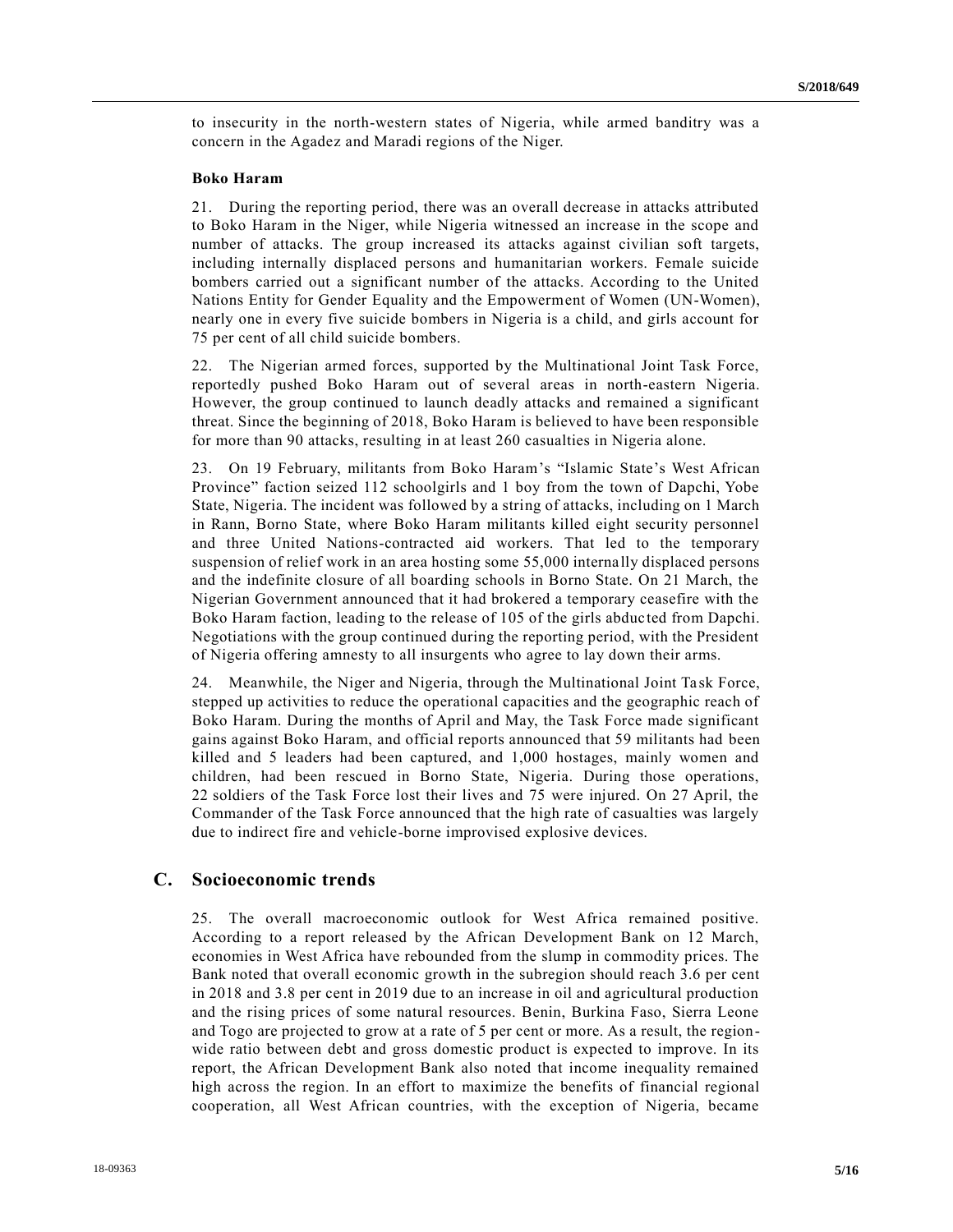signatories to the African Continental Free Trade Area agreement at a signing ceremony in Kigali on 21 March.

26. In the Sahel subregion, unemployment, inequality and a lack of opportunities continue to threaten stability. In its study on the socioeconomic prospects for the Sahel, the Economic Commission for Africa points to the need to address the root causes of the crisis to ensure the implementation of the 2030 Agenda for Sustainable Development and unlock opportunities for investment. The United Nations support plan for the Sahel seeks to assist countries in the region to spur growth through economic investment, develop human capital and resilience, improve the provision of basic services and consolidate peacebuilding and governance efforts.

### **D. Humanitarian trends**

27. The humanitarian situation in parts of West Africa and the Sahel remained critical, mainly due to food insecurity, forced displacements and chronic vulnerability to external shocks. Around 20 per cent of people requiring relief assistance worldwide reside in West Africa and Sahel. The immediate outlook remains challenging owing to sustained climate variabilities and persistent insecurity.

28. In the Lake Chad basin area, which has been affected by extreme climatic conditions, 4 million people are currently classified as facing food insecurity, down from 7 million during the same period in 2017. Some 4.7 million people are projected to face severe food insecurity in the approaching lean season in the area, mainly due to ongoing conflict and security issues. The continued shrinking of Lake Chad has decreased the resilience and adaptive ability of populations to cope with humanitarian shocks and exacerbated competition over scant resources. In addition, shortages of land, pasture and water have led to the forced migration of pastoralist communities in Burkina Faso, Chad, Mali, Mauritania and the Niger, putting 2.5 million people at risk of a livelihood crisis in 2018 in the affected areas. Across the Sahel, some 6.9 million people, 3.7 million of them in north-eastern Nigeria alone, are in food crisis. Without assistance, the figure could rise to 10.2 million between June and August, while the number of malnourished children in Burkina Faso, Chad, Mali, Mauritania, the Niger and Senegal is likely to increase from 1.1 million to 1.6 million.

29. According to the Office for the Coordination of Humanitarian Affairs of the Secretariat, during the reporting period the number of displaced persons across the Lake Chad basin region was 2.3 million, including 1.7 million internally displaced persons in north-east Nigeria, where food insecurity and malnutrition remained high. Despite a decline in some areas, insecurity and instability continued to drive displacement across many areas in the subregion. The conflict in Mali increasingly affected border regions in Burkina Faso and the Niger, displacing thousands of families. Intercommunity clashes in the Ménaka region of Mali have led 3,000 people to flee from Mali to Burkina Faso since February, adding to the 24,000 Malian refugees in that country since 2012. The total number of Malian refugees in neighbouring countries was estimated at 137,700 as at 30 April 2018. In the Niger, more than 11,500 people have been uprooted by violence in the western Tillabéri region since December 2017.

30. While humanitarian assistance has enabled the maintenance of livelihoods for hundreds of thousands of people in Mali, aid workers have been hit by a spate of attacks and robberies, forcing some agencies to suspend operations. From January through April 2018, approximately 76 such security incidents were recorded in northern and central Mali, compared with 42 incidents for the same period in 2017. In Nigeria, an attack in Rann, Borno State, on 3 March resulted in three aid workers killed and three others abducted.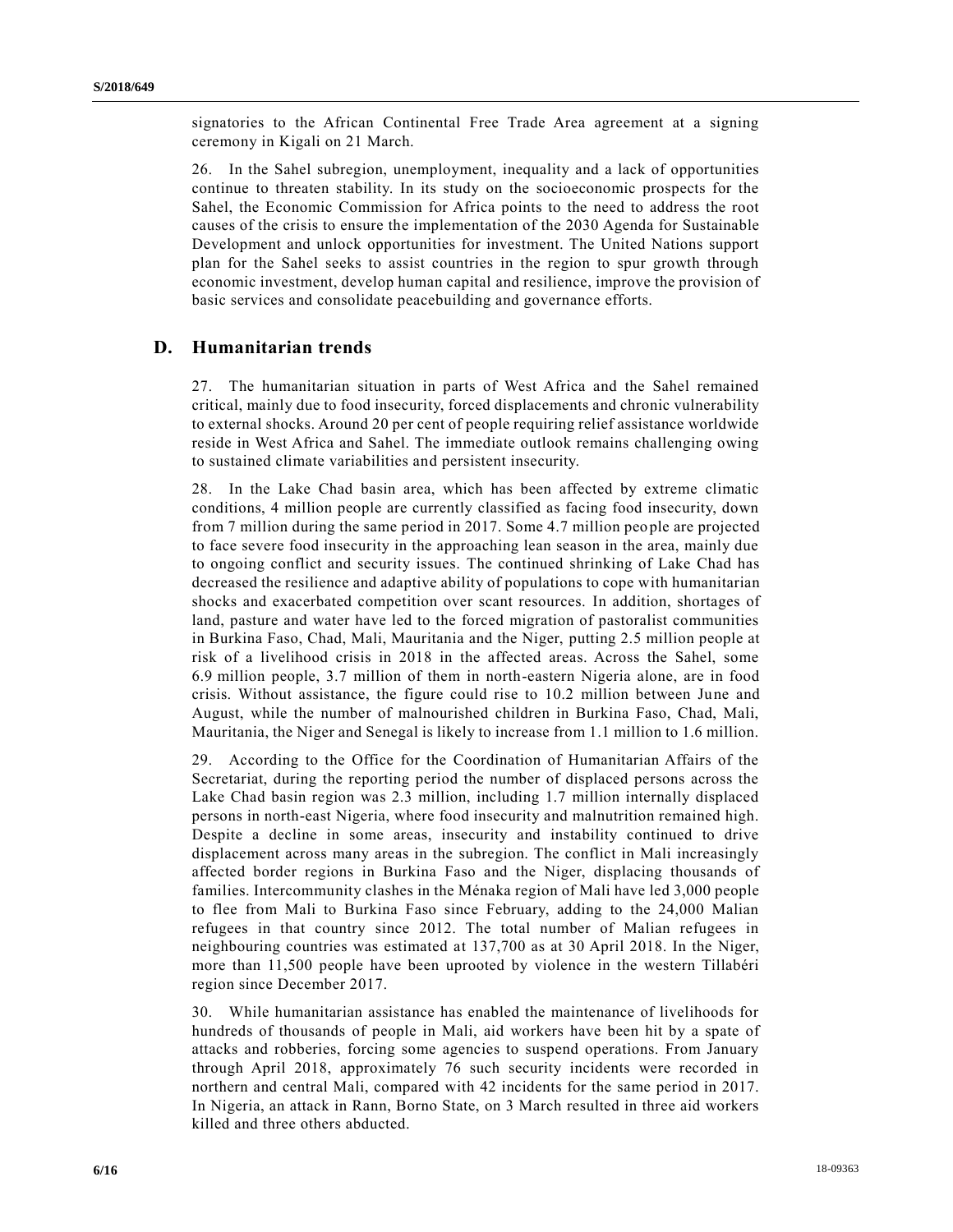31. North-east Nigeria grappled with two cholera outbreaks in Borno State in February and Yobe State in March, even though case numbers have dropped in comparison with the previous period. Nigeria was also affected by an outbreak of Lassa fever, with nearly 2,000 suspected cases across 21 states.

32. Humanitarian organizations have requested \$1.6 billion for 2018 to ease hunger and provide water, health care and education, and to help communities rebuild their livelihoods in the Lake Chad basin area. Humanitarian appeals have also been issued for Burkina Faso, Mali, Mauritania and Senegal. However, humanitarian response across the region remains critically underfunded.

### **E. Trends on human rights**

33. The period under review saw a number of judicial proceedings involving prominent political actors, a series of demonstrations conducted in a number of countries and incremental progress made in promoting transitional justice. In some countries, judicial proceedings were perceived as targeting political opponents and triggered concerns about a possible politicization of the justice system. Allegations of infringements on the freedoms of assembly and expression were brought by opposition, civil society, trade union and other groups in a number of countries, including Benin, Côte d'Ivoire, the Gambia, Guinea, Mauritania, the Niger, Senegal and Togo.

34. In the Gambia, Baba Galleh Jallow was appointed as Executive Director of the Truth, Reconciliation and Reparations Commission on 5 March. In Mauritania, in March and April, the Special Tribunal in Nouadhibou sentenced three people to prison terms ranging from 10 to 20 years for acts of slavery. The Special Tribunal in Nouakchott sentenced three people to one year in prison for acts of slavery. One case was appealed and is still pending. In Guinea, a steering committee comprising national and international stakeholders was set up by the Minister for Justice in April to facilitate the organization of the trial of alleged perpetrators of the 28 September 2009 stadium massacre in Conakry.

35. In relation to accountability for terrorism-related crimes, a Nigerian court sentenced more than 200 people, including kidnappers of the girls from Chibok in 2014, to prison terms of up to 30 years, and released 475 others due to lack of evidence. In N'Djamena, from 10 to 13 April, the African Union, the Lake Chad Basin Commission and the United Nations organized a workshop that developed a regional strategy for the screening, prosecution, rehabilitation and reintegration of persons associated with Boko Haram in Lake Chad basin countries. The workshop was a follow-up to the Regional Stabilization Conference for the Lake Chad Region held in N'Djamena from 2 to 4 November 2017, during which all stakeholders agreed to draft a regional stabilization strategy for the Lake Chad region.

### **F. Trends on gender issues**

36. The representation of women in senior government positions remained low. In the new Cabinet of Liberia, only 2 of the 19 ministers are women. Similarly, the Government formed on 25 April in Guinea-Bissau counts only 4 women among its 26 members. Following legislative elections in Sierra Leone on 7 March, the number of female members in the new Parliament remained at 12.8 per cent, which is half of the sub-Saharan African and worldwide average. In the local elections held in Guinea on 4 February, 20 per cent of the candidates were women.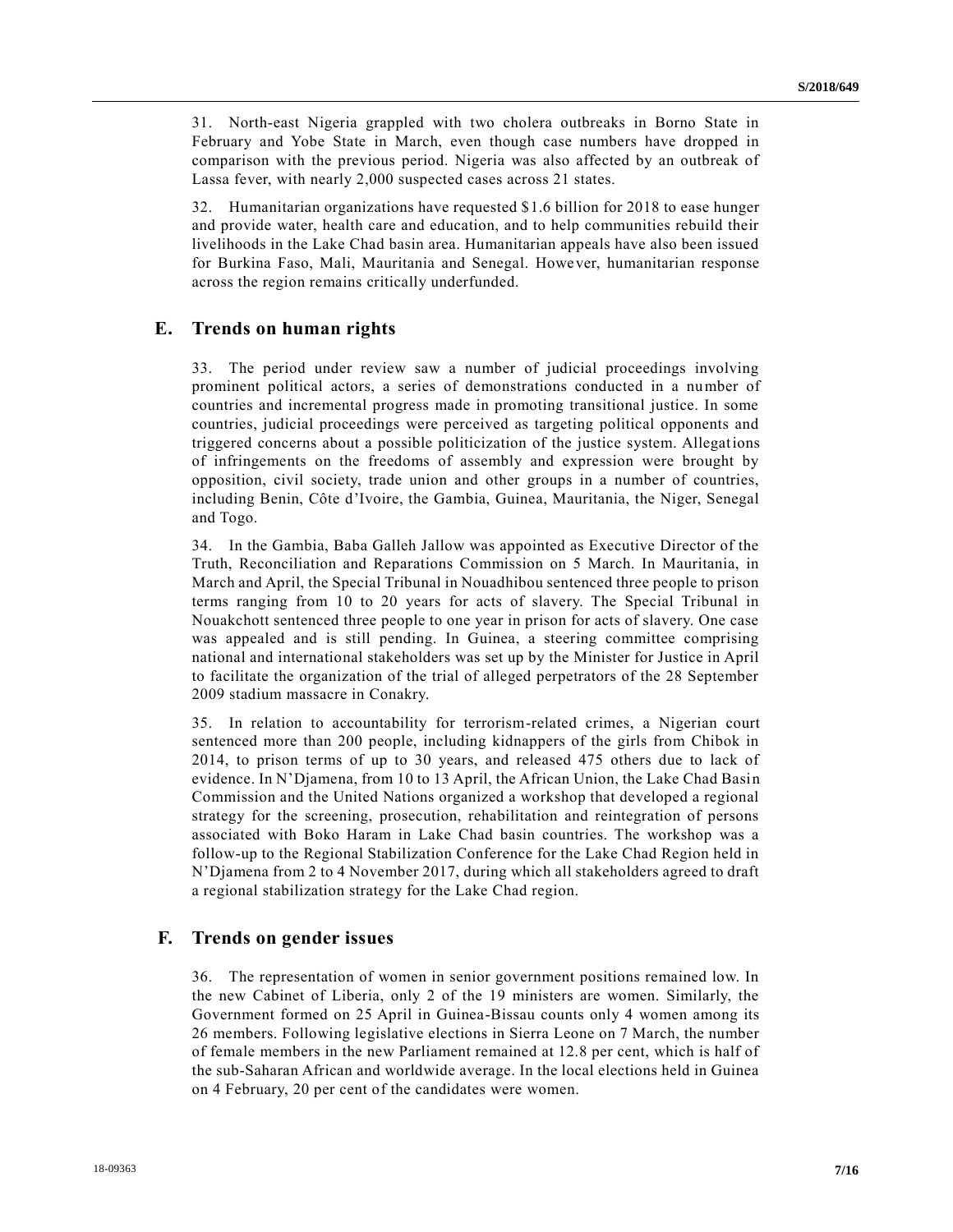37. Meanwhile, countries of the subregion maintained efforts to promote women's participation in peacebuilding processes. On 22 March, Togo validated its revised national action plan on Security Council resolution [1325 \(2000\)](https://undocs.org/S/RES/1325(2000)) and subsequent resolutions for the period 2018–2022. In addition, on 26 and 27 February, Ghana held a consultation workshop to review its national action plan on Council resolution [1325](https://undocs.org/S/RES/1325(2000))  [\(2000\).](https://undocs.org/S/RES/1325(2000))

# **III. Activities of the United Nations Office for West Africa and the Sahel**

## **A. Good offices and special assignments by my Special Representative**

38. My Special Representative for West Africa and the Sahel continued to support efforts to sustain peace in the region, in collaboration with regional and international partners, by promoting and supporting inclusive national political dialogues, constitutional and democratic reforms and transparent, credible and peaceful elections.

39. My Special Representative and the President of the ECOWAS Commission, Jean-Claude Brou, met on 20 March and reaffirmed their commitment to maximizing synergies between ECOWAS and UNOWAS, particularly in relation to upcoming elections in a number of countries, the issue of transhumance and the crises in Guinea - Bissau and Togo. He also pursued consultations with the Chair of the Authority of Heads of State and Government of ECOWAS, President Faure Essozimna Gnassingbé of Togo, on 20 April, with a focus on democratic and constitutional processes and deepening regional cooperation. In addition to consultations with other leaders, my Special Representative paid a visit on 7 April to the President of Guinea, Alpha Condé, in the latter's capacity as ECOWAS mediator on Guinea-Bissau.

40. My Special Representative contributed to building consensus in support of a peaceful resolution of the crisis in Togo. In that effort, he assisted in facilitating the deployment of a team of United Nations experts to provide advisory support to the facilitation and mediation efforts of the President of Ghana. He also held regular consultations with the Presidents of Ghana, Guinea and Togo, as well as with other international and local stakeholders, with a view to expediting the dialogue process.

41. As part of my initiative to sustain peace, my Special Representative paid particular attention to the transition process in the Gambia. From 15 to 18 February, he undertook a mission to Banjul, encouraging consensus over the tenure of the President, Adama Barrow, in line with the Constitution. He assured interlocutors of the commitment of the United Nations to consolidate peace in the country. On 18 February, he attended the country's national day celebrations. In addition, from 18 to 27 April UNOWAS participated in a mission led by the Peacebuilding Support Office to advance the implementation of the initiative to sustain peace. On 20 February, my Special Representative participated in a meeting in Dakar with international partners to promote the national development plan of the Gambia. He also participated in the donor round table conference on the Gambia held in Brussels on 22 May, during which approximately  $61.45$  billion was pledged by donors in support of the development plan.

42. Following the terrorist attack on 2 March, my Special Representative visited Ouagadougou on 3 and 4 March to meet with the President of Burkina Faso, Roch Marc Christian Kaboré, and with representatives of the Government and civil society. During his meetings, he conveyed my deepest sympathies and the strong solidarity of the United Nations, as well as our firm condemnation of the terrorist act. He also emphasized the importance of bringing the perpetrators to justice, as well as carrying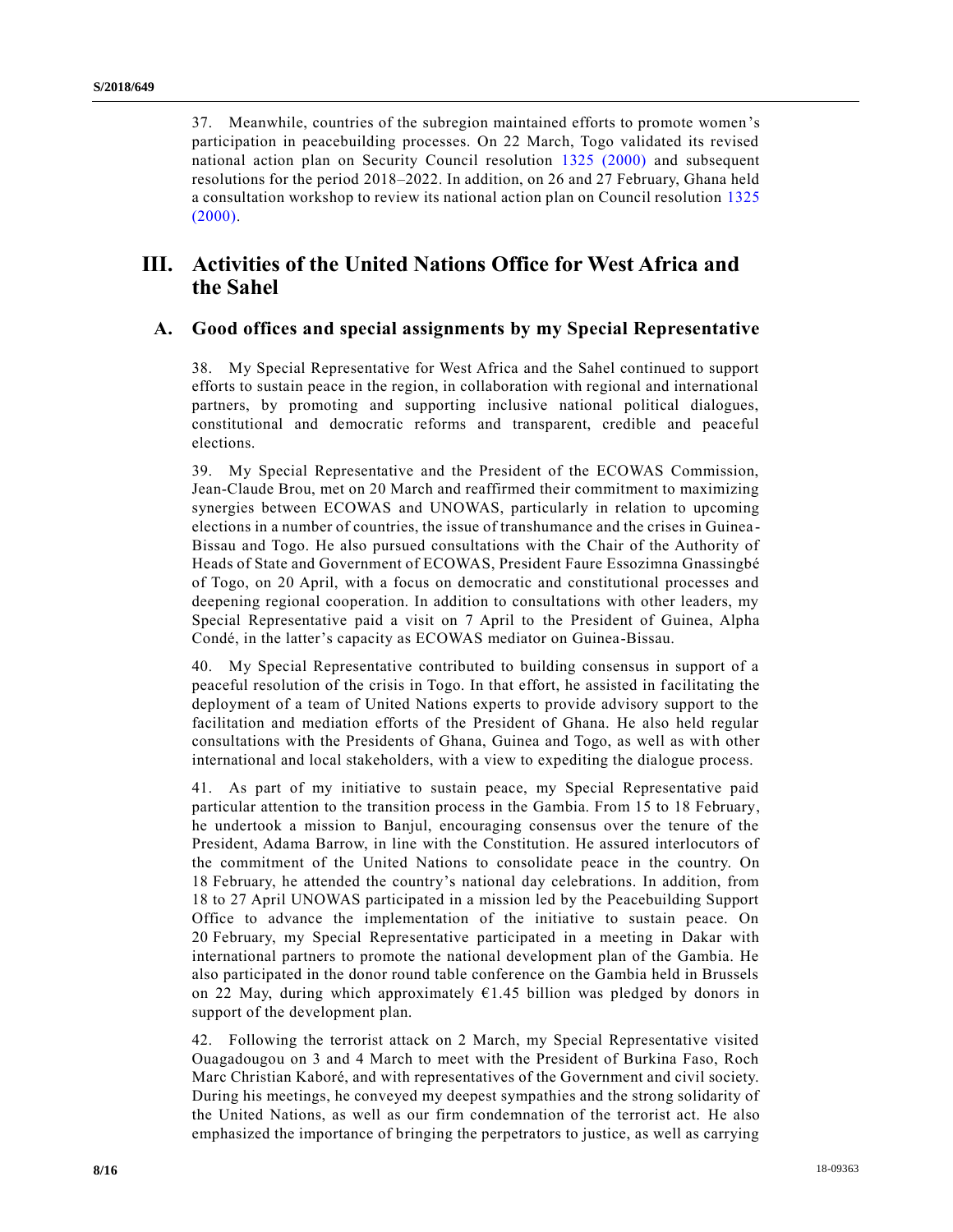on with critical ongoing justice processes. In the course of the mission, he met with the Chair of the ECOWAS Authority to exchange views on the political and security situation in the country.

43. The engagement of my Special Representative contributed to ensuring a peaceful conclusion to the presidential election in Sierra Leone, where he was present during both rounds. In close collaboration with the former Presidents of Ghana, Liberia, Nigeria and South Africa, who were leading observer missions of the Commonwealth, ECOWAS, the Electoral Institute for Sustainable Democracy in Africa and the African Union, respectively, he mediated disputes which threatened to escalate and possibly derail the process. The joint negotiations resulted in an agreement to resume the tabulation of results, which had been suspended during the second round of the presidential election. He conducted another mission to Sierra Leone with the President of the ECOWAS Commission from 27 to 30 April. Their coordinated intervention contributed to lowering tensions following the election of the Speaker of Parliament and facilitated the subsequent swearing-in of the All People's Congress Members of Parliament. He returned to Freetown on 12 May to attend the inauguration of the President of Sierra Leone.

44. My Special Representative also attended the inauguration of the President of Liberia on 22 January. He returned to Monrovia on 21 and 22 March, with the Deputy Secretary-General, to witness the closing ceremony of the United Nations Mission in Liberia (UNMIL). During the visit, they engaged in discussions with national and international stakeholders on the transition process and on the continuation of United Nations support to Liberia, including through the United Nations country team and a reinforced Resident Coordinator's office.

45. Cognizant of the politically active environment ahead of the Nigerian polls in 2019, he conducted consultations with political and religious leaders in Abuja from 18 to 21 March. National stakeholders concurred on the need for the full reactivation of the National Peace Committee of Nigeria, which had been instrumental in facilitating dialogue prior to the country's elections in 2015.

46. Following the local elections in Guinea, my Special Representative undertook two missions to Conakry. During his visit of 7 and 8 February, accompanied by the ECOWAS Ambassador to Guinea, he held consultations with the Independent National Electoral Commission and representatives of the Government and opposition, the diplomatic community and others, urging for calm and recourse to legal means to settle electoral-related disputes. On 7 March, he met with the President to, inter alia, underscore the need to accelerate implementation of the political agreement of 12 October 2016.

47. My Special Representative conducted a good offices mission to the Niger from 23 to 25 April. In his consultations with national stakeholders, he emphasized the need to lay the basis for an inclusive and constructive dialogue. From 21 to 27 May, he dispatched a fact-finding mission to Nouakchott to evaluate the peace and stability situation in the country ahead of the upcoming legislative, municipal and regional elections.

48. In continuation of his regular efforts at supporting coherence and cooperation among United Nations actors, on 5 March my Special Representative chaired the 32nd high-level meeting of the heads of United Nations missions in West Africa and the Sahel, which was held in Bamako. The meeting was attended by my Special Representatives for Guinea-Bissau, Liberia, Mali and Central Africa, as well as by the Resident Coordinator for Côte d'Ivoire. On 12 and 13 April, my Special Representative shared regional experiences on conflict prevention at a retreat organized in New York by the United Nations University Centre for Policy Research.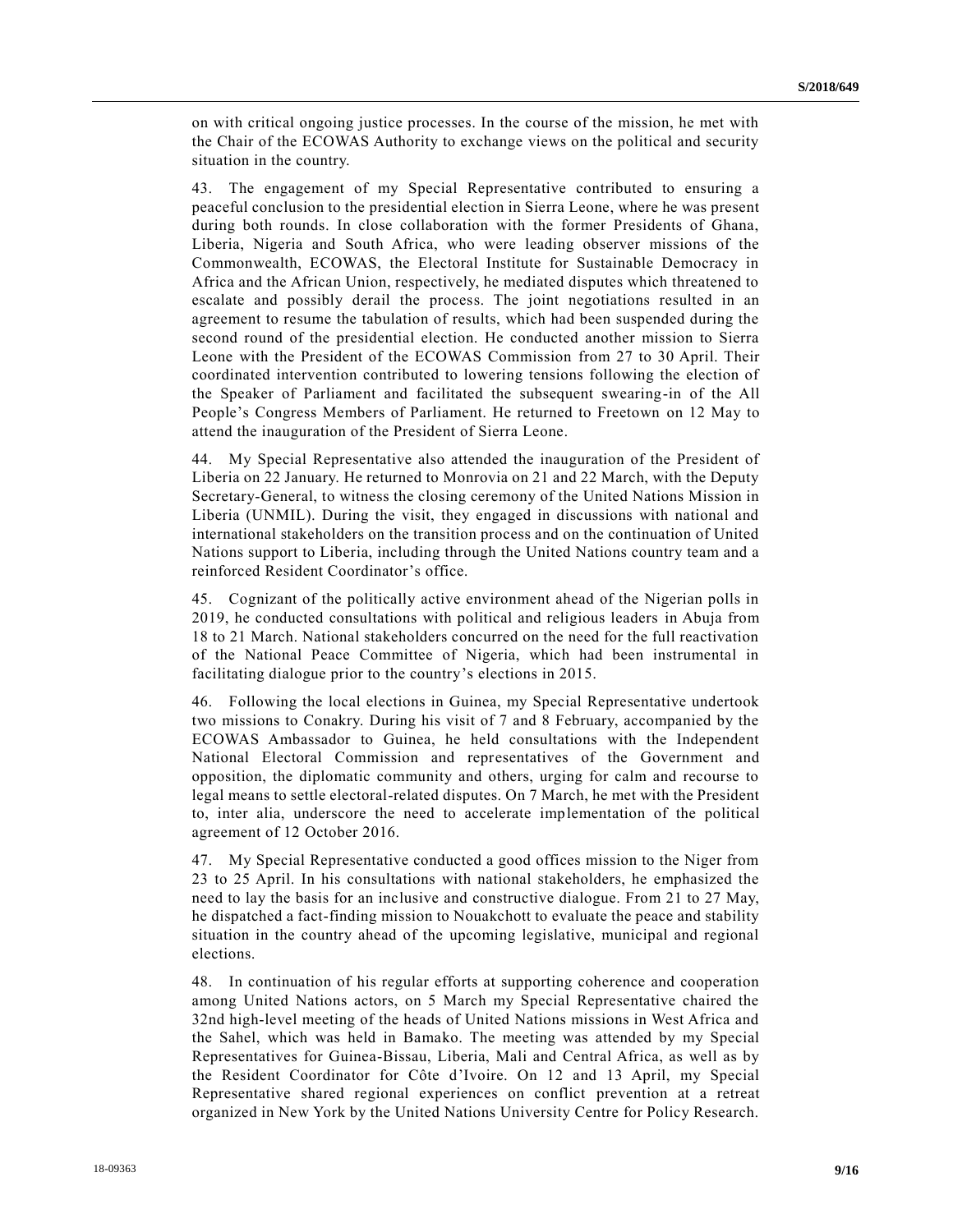More generally, he continued his regular consultations with members of the diplomatic community and his participation in regional workshops and confe rences.

## **B. Cameroon-Nigeria Mixed Commission**

49. Insecurity in areas affected by Boko Haram continued to hinder the activities of the Cameroon-Nigeria Mixed Commission in the northernmost regions of the land boundary between the two countries. Social and political unrest in the Englishspeaking north-western and south-western regions of Cameroon raised additional security concerns. As a result, the demarcation of the border and the subsequent emplacement of pillars continued to be a challenge. Against that background, the parties to the Mixed Commission met in Lagos, Nigeria, on 19 and 20 March to finalize the implementation of reinforced security measures for field operations.

50. On 18 March in Abuja, and on 15 May in Yaoundé, my Special Representative, who also serves as Chair of the Mixed Commission, engaged in bilateral consultations with the heads of the Nigerian and Cameroonian delegations to work on outstanding areas of disagreement. Overall, the parties reaffirmed their commitment to implementing the judgment of the International Court of Justice of October 2002 and to fully demarcating the land and maritime boundaries shared by the two countries.

51. My Special Representative also successfully concluded fundraising efforts to replenish a trust fund for pillar construction along the land boundary. Consequently, pillar emplacement is expected to resume in October 2018, at the end of the rainy season.

## **C. Enhancing subregional capacities to address cross-border and cross-cutting threats to peace and security**

### **Security sector reform**

52. UNOWAS continued supporting countries of the subregion in their efforts to conduct security sector reform. In Burkina Faso, the security sector reform process was scaled up during the reporting period. The Senior Security Sector Reform Adviser deployed by the United Nations supported the completion of a needs assessment in March and the compilation and prioritization of recommendations emanating from the national forum on security held in October 2017. The Government reached consensus with regard to the establishment of institutional mechanisms for the reform process.

53. In the Gambia, security sector reform was affected by challenges related to strategic direction and national coordination. A security sector assessment was undertaken by the national working group on security sector reform, with the support of the United Nations, and was endorsed by the Government in February. Subsequently, the first meeting of the security sector reform steering committe e took place on 18 April. The meeting was chaired by the Vice-President of the Gambia and established next steps in the reform process. The United Nations continued to provide advice and technical support to the authorities, while liaising with partners to improve coordination.

54. In Guinea, the United Nations advisory team continued to assist the Government in strengthening oversight mechanisms and creating units responsible for dealing with gender issues within the defence and security forces. The Conseil supérieur de défense nationale became increasingly operational, thus allowing for the team's eventual departure.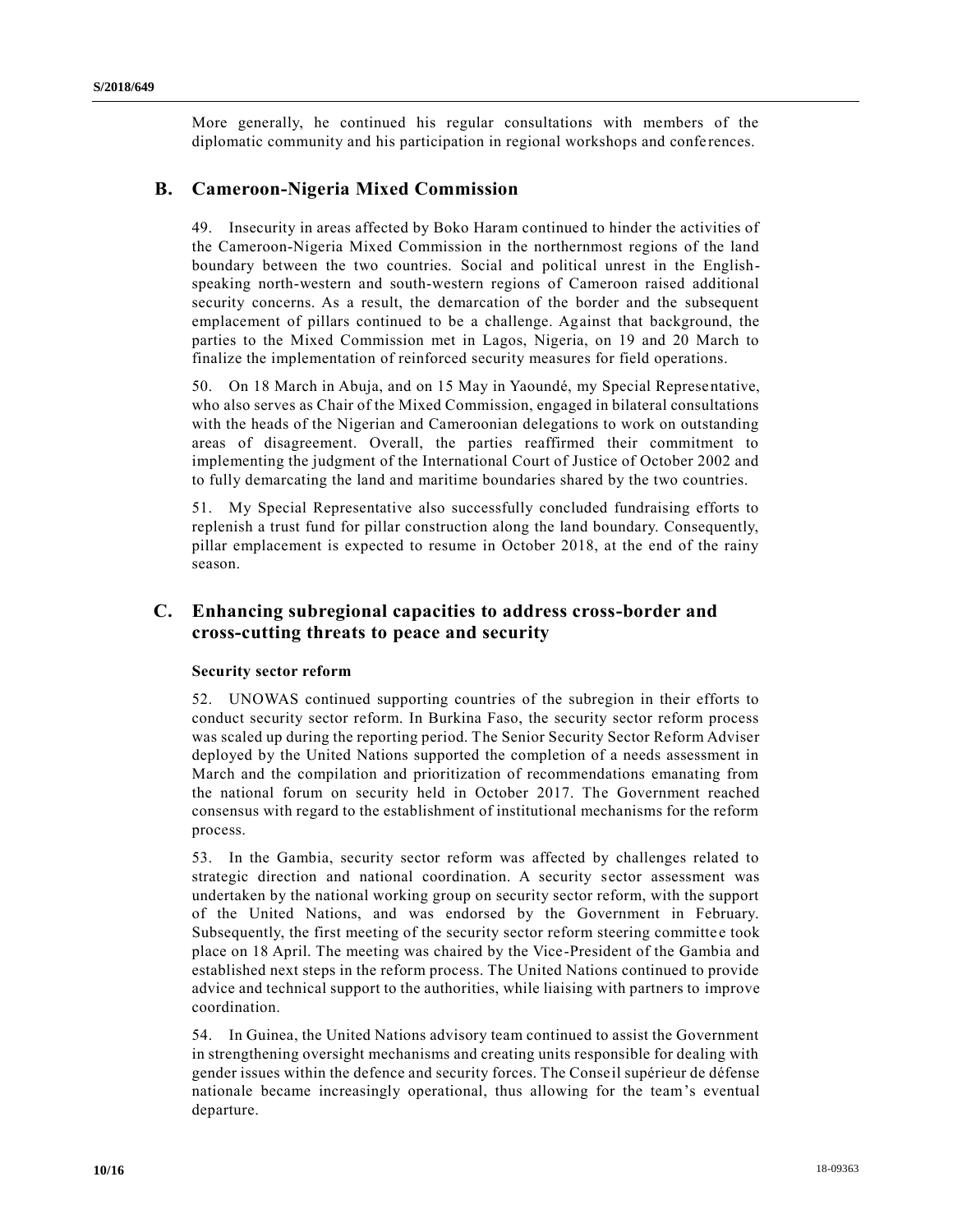### **Conflicts between herders and farmers**

55. During the reporting period, UNOWAS supported the ECOWAS Commission in the development of a regional action plan on transhumance. The Office also established an informal working group on pastoralism and conflict prevention with the participation of the United Nations and regional entities working on the issue.

56. In Libreville, on 10 and 11 April, UNOWAS and the United Nations Regional Office for Central Africa (UNOCA) organized a meeting to share knowledge and experience on conflict analysis and pastoralism. During the meeting, UNOWAS shared the findings of its study on pastoralism and security in West Africa and the Sahel. In addition, UNOCA and the Economic Community of Central African States (ECCAS) agreed to conduct joint analyses in 2018.

57. In Abuja, from 24 to 26 April, UNOWAS participated in a ministerial and experts meeting on conflicts between herders and farmers in West Africa, organized by the ECOWAS Commission and the Government of Nigeria. Relevant recommendations included the need for States to report on the implementation of the ECOWAS transhumance protocol.

### **Boko Haram**

58. My Special Representative continued to support diplomatic, security and humanitarian responses to Boko Haram. He also focused efforts on facilitating an agreement for the holding of a joint summit of ECOWAS and ECCAS, as called for by the Security Council in its resolution [2349 \(2017\).](https://undocs.org/S/RES/2349(2017)) In that context, my Special Representatives for West Africa and the Sahel and for Central Africa participated in the meeting of ECOWAS-ECCAS Ministers for Foreign Affairs on 20 April in Lomé, which resulted in an agreement to convene an interregional summit in July 2018, to coincide with the ECOWAS Summit of Heads of State and Government. The Chairs of ECOWAS and ECCAS (the President of Togo and the President of Gabon, respectively), welcomed an offer of United Nations support to the forum.

59. On 28 February, my Special Representative for West Africa and the Sahel took part in the International Conference on Lake Chad hosted by the Government of Nigeria with the support of the Lake Chad Basin Commission and the United Nations Educational, Scientific and Cultural Organization. The Heads of State and Government of Cameroon, the Central African Republic, Chad, Gabon, the Niger and Nigeria adopted a declaration reaffirming their commitment to increase cooperation to safeguard Lake Chad and address the socioeconomic impact of climate change and instability. In his capacity as my High-level Representative for Nigeria, my Special Representative also held discussions with security institutions and other key stakeholders on the situation in the Lake Chad basin with a view to enhancing regional cooperation, reintegrating ex-combatants and dealing with root causes.

60. Through the facilitation of my Special Representatives for West Africa and the Sahel and for Central Africa, the governors of territories bordering Lake Chad met for the first time in Maiduguri, Nigeria on 8 and 9 May, and established the Lake Chad Basin Governors' Forum to enhance joint efforts towards building peace and fostering sustainable development across the Lake Chad basin.

### **Strategy for cross-border security in the Mano River Union**

61. On 1 March, UNOWAS, ECOWAS and the Mano River Union met in Freetown to discuss cooperation and plan out joint activities. On 11 April, the Secretary-General of the Mano River Union met with my Deputy Special Representative for West Africa and the Sahel in Dakar to discuss building the capacity of the Mano River Union 's joint border security and confidence-building units, strengthening its women and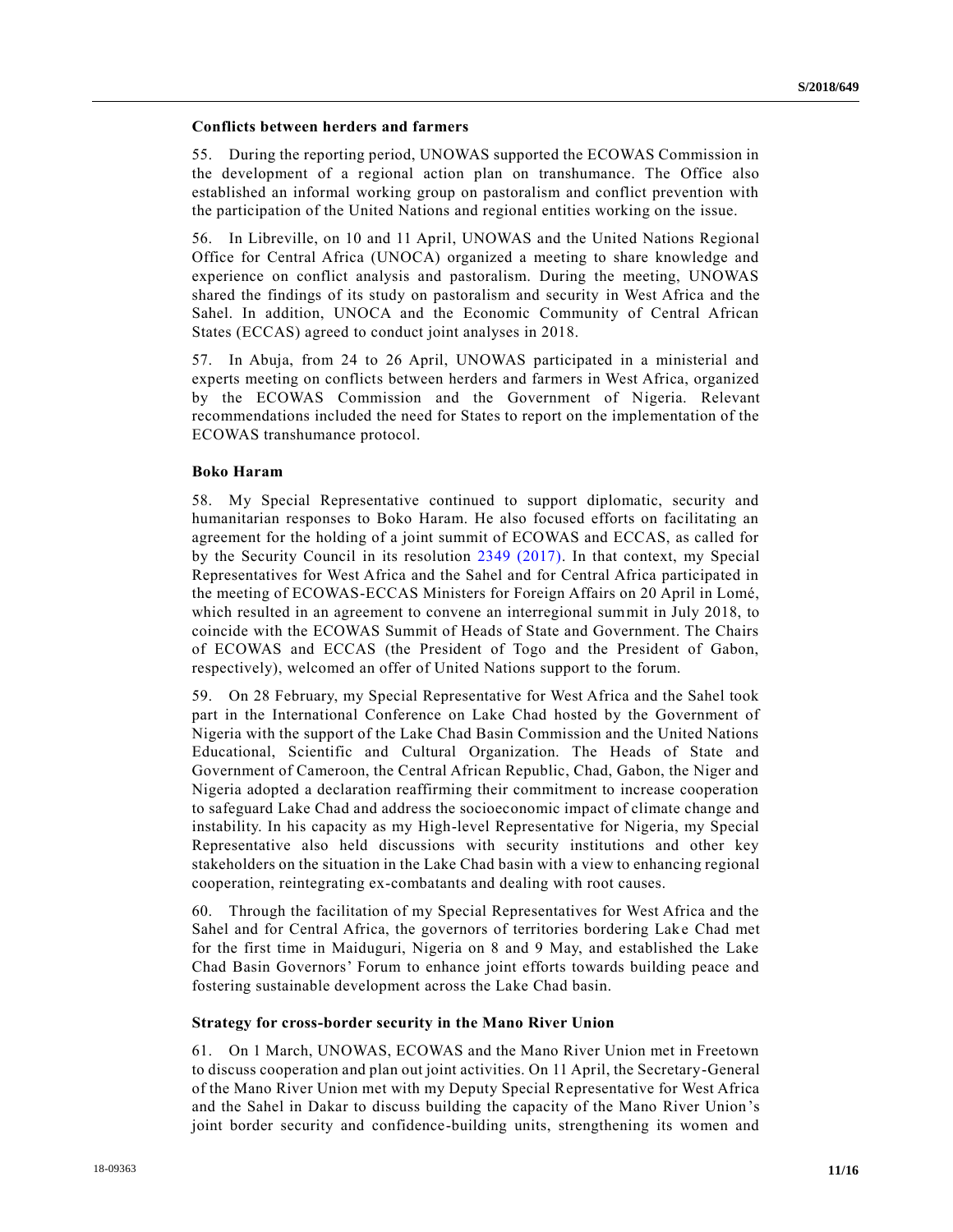peace network and enhancing female political leadership and political participation, in the context of the cooperation framework between UNOWAS and the Mano River Union.

#### **Piracy in the Gulf of Guinea**

62. During the reporting period, the Regional Centre for Maritime Security in West Africa and the Multinational Maritime Coordination Centre continued to strengthen their operational capacities. My Special Representative for West Africa and the Sahel continued to work with States to maintain their commitment to support the running costs of the centres. He also encouraged partners to better coordinate their maritime security-related activities with ECOWAS and the Interregional Coordination Centre for maritime safety in the Gulf of Guinea within the framework of the Yaoundé maritime security architecture.

#### **Drug trafficking and transnational organized crime**

63. My Special Representative remained in close contact with relevant regional partners, particularly with regard to the framework of the implementation of the ECOWAS action plan on illicit drug trafficking, organized crime and drug abuse for the period 2016–2020.

64. From 7 to 9 January, ECOWAS, with the support of the United Nations, conducted a workshop to build the capacity of civil society organizations to prevent drug abuse. From 12 to 14 March, a subregional workshop held by UNODC brought together representatives from national administrations and judicial training schools for a training session on offences related to trafficking in persons. In addition, a transregional forum, organized in Algiers from 23 to 25 January by UNODC, set the framework for enhanced cooperation between countries in the Maghreb region and the Sahel in the fight against illicit trafficking and transnational organized crime.

## **D. Implementation of the United Nations integrated strategy for the Sahel**

65. During the period under review, UNOWAS continued to advance the implementation of the United Nations integrated strategy for the Sahel by providing support for the development of the United Nations support plan and bringing together United Nations entities and regional organizations, in particular the African Union, the Group of Five for the Sahel (G-5 Sahel) and ECOWAS. As part of these efforts, on 21 March, I appointed Ibrahim Thiaw (Mauritania) as my Special Adviser for the Sahel to work closely with my Special Representative and the regional United Nations Development Group in implementing the strategy.

66. With a view to enhancing coherence, my Special Representative for West Africa and the Sahel participated in an informal meeting of special envoys and partners for the Sahel, hosted by Sweden on 24 and 25 January. Moreover, on 28 and 29 March, the Deputy Secretary-General, my Special Representative and my Special Adviser participated in a strategic consultative meeting on the Sahel in Nouakchott, organized by the African Union Commission, which explored ways to strengthen coherence among various Sahel initiatives. The Deputy Secretary-General called on regional actors to establish a working group for that purpose.

67. UNOWAS continued efforts to strengthen cooperation among national, regional and international actors on the Sahel. On 2 March, the Office co-chaired a regional United Nations Development Group meeting to discuss the implications of the conference on the Joint Force of the G-5 Sahel in Brussels on 22 and 23 February,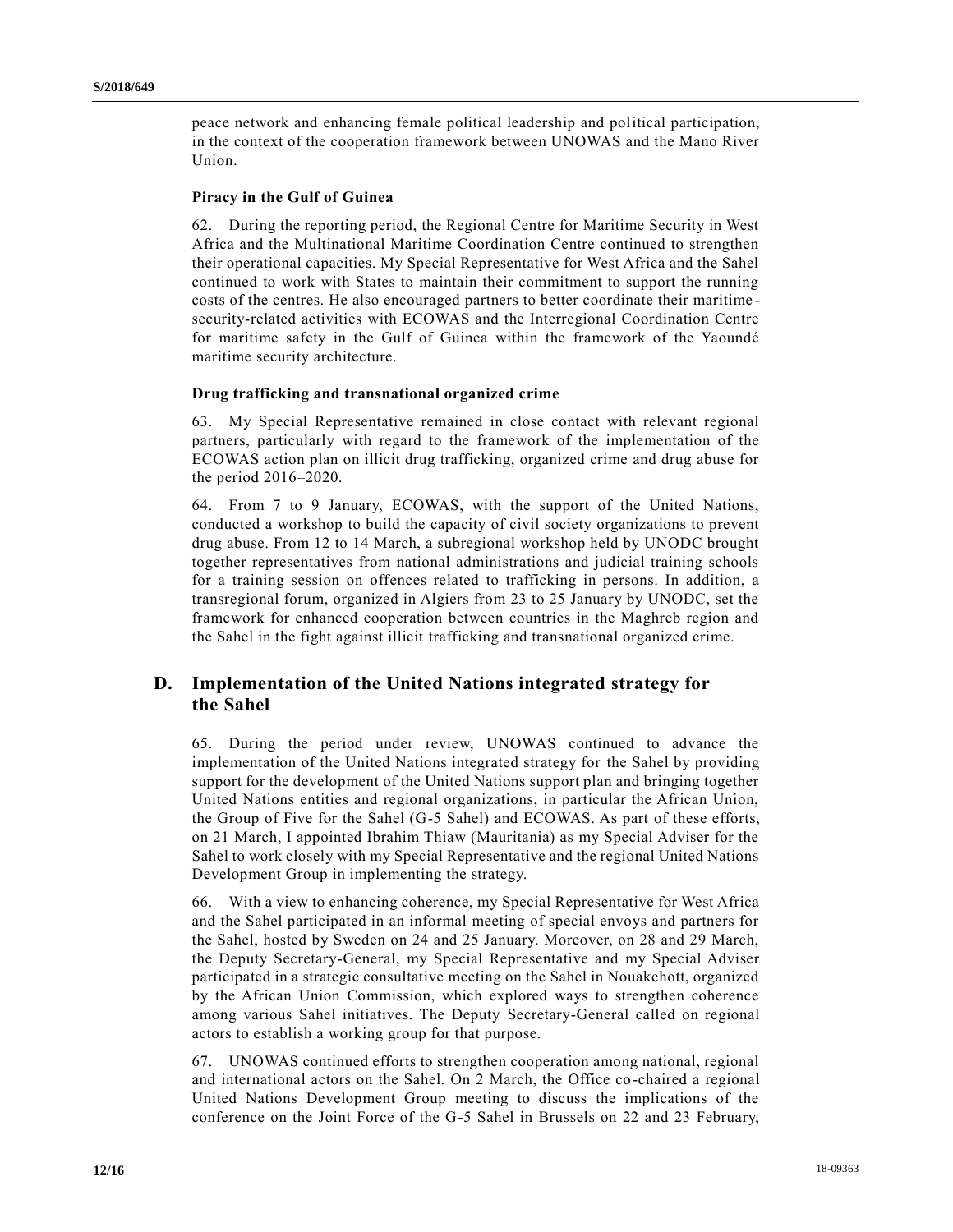while harmonizing positions ahead of upcoming engagements with the G-5 Sahel. In N'Djamena, on 15 March, my Special Representative co-chaired the sixth meeting of the Ministerial Coordination Platform for the Sahel to advocate for ownership of the United Nations support plan by Sahel countries and regional actors. On 4 May, my Special Representative also chaired a meeting of the United Nations integrated strategy for the Sahel steering committee in Dakar, which brought together the United Nations system at the regional and national levels to exchange views on emerging peace, humanitarian, development and security trends in the region. The committee welcomed the appointment of my Special Adviser for the Sahel. The United Nations support plan is in its final stages and will be presented to Member States soon.

68. UNOWAS continued to support the G-5 Sahel as a key regional partner through capacity-building activities and the facilitation of exchanges with United Nations entities in the Sahel. Two meetings took place between United Nations entities and the G-5 Sahel secretariat, in Nouakchott on 29 January and in N'Djamena on 13 March, respectively, to refine the framework for programmatic cooperation between the United Nations and the G-5 Sahel and to ensure synergies between the priority investment plan and the United Nations support plan. In Ouagadougou, on 26 and 27 April, UNOWAS and the G-5 Sahel secretariat organized, with the support of the Office of Counter-Terrorism, the second meeting of the ministers responsible for religious affairs of the G-5 Sahel countries, which took stock of the achievements of the Group's regional cell for the prevention of radicalization and violent extremism and the national antenna offices set up with the support of UNOWAS.

## **E. Promotion of good governance, respect for the rule of law, human rights and gender mainstreaming**

69. Throughout the reporting period, UNOWAS collaborated closely with human rights actors in the context of recent and upcoming elections. In Abidjan, on 26 and 27 March, UNOWAS organized a colloquium on challenges to and prospects for political reforms in West Africa, which was attended by approximately 70 representatives of institutions that are spearheading political reforms. The colloquium resulted in the creation of a platform for political reforms in West Africa and the Sahel. The secretariat of the platform will be hosted by UNOWAS. ECOWAS and the International Institute for Democracy and Electoral Assistance have pledged financial support for the platform.

70. In a bid to enhance the overall role of national human rights institutions, UNOWAS, together with the Office of the United Nations High Commissioner for Human Rights, ECOWAS and the West African members of the Network of African National Human Rights Institutions, organized a regional forum in Dakar from 12 to 14 April on electoral and political reform processes. Also in Dakar, on 22 March, UNOWAS convened a forum on adjudicating civil and political rights. In addition, on 17 April, my Special Representative met with the President of the Open Society Foundations to consider strengthening joint analyses and pursuing opportunities for advocacy during periods of increased tensions in countries of the subregion.

71. UNOWAS continued to promote the implementation of Security Council resolution [1325 \(2000\)](https://undocs.org/S/RES/1325(2000)) and subsequent resolutions on women, youth and peace and security. On 10 and 11 April, UNOWAS and ECOWAS, with the support of the Office of Counter-Terrorism, co-hosted a high-level event on women, violence and terrorism in West Africa and the Sahel. The meeting adopted the Dakar Call for Action, which called on the States and Governments of West Africa and the Sahel to systematically involve women in all initiatives aimed at preventing violent extremism and countering terrorism.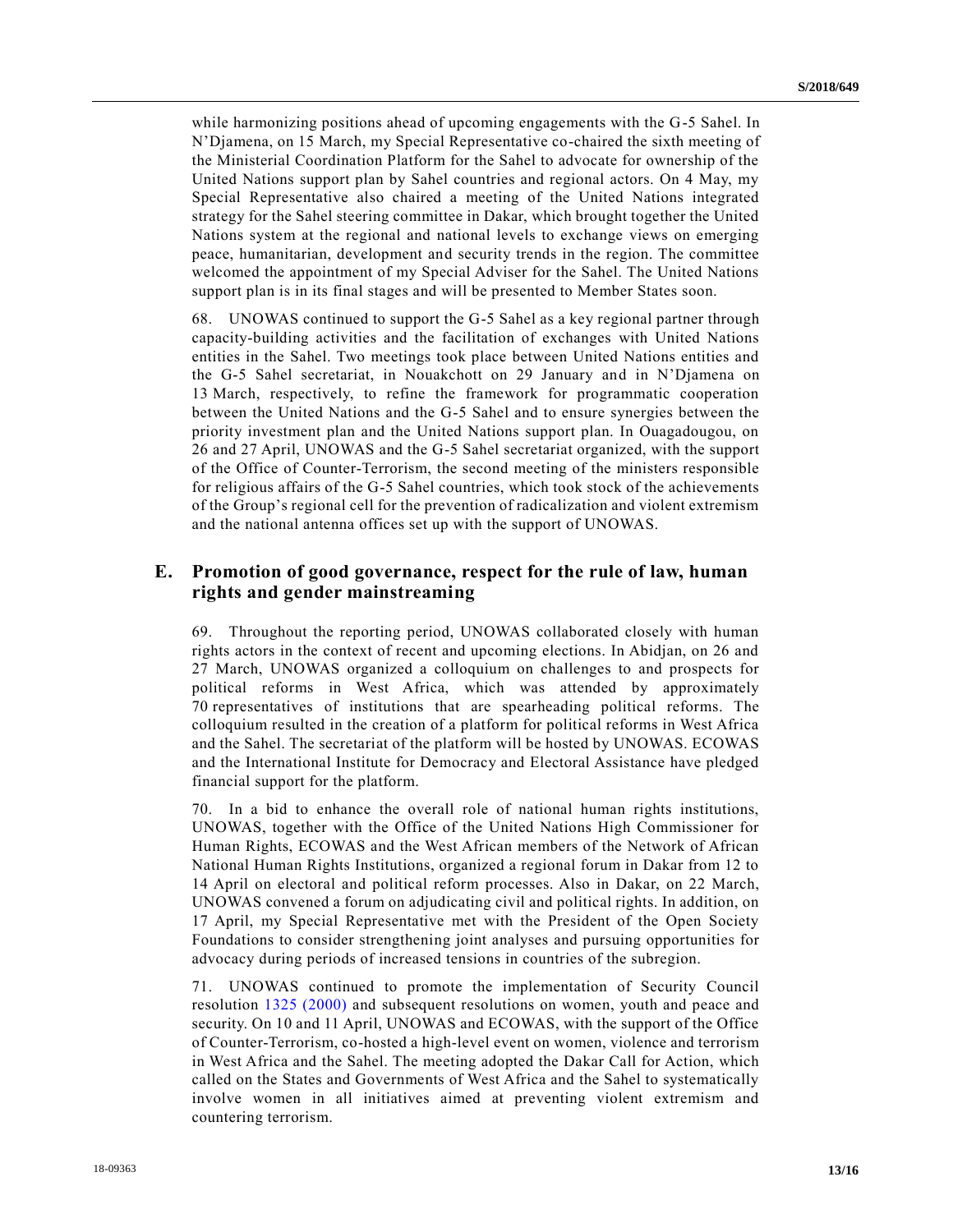72. UNOWAS continued to work closely with the Working Group on Women, Youth, Peace and Security in West Africa and the Sahel. The Office convened two subregional exchange sessions on women in security sector governance and conflict prevention on 12 March and on youth as victims of political manipulation on 3 May. National chapters of the Working Group discussed ways to foster dialogue between citizens and security services and enhance the capacity of women with regard to security sector reform processes. From 26 to 31 March, UNOWAS facilitated a Working Group mission to Côte d'Ivoire, during which the Working Group advocated for the adoption of a new national action plan on resolution [1325 \(2000\).](https://undocs.org/S/RES/1325(2000)) On 29 January, UNOWAS participated in the launch of the Spotlight Initiative, which is a joint effort by the European Union and the United Nations to eliminate violence against women and girls.

## **IV. Observations and recommendations**

73. While there were several positive developments in West Africa and the Sahel during the reporting period, many sources of instability remain, including deficits in governance and transversal threats, such as conflicts between herders and farmers. The prevalence of armed attacks by militant and extremist groups, and their negative consequences for development opportunities in the subregion, are a stark reminder of the inadequacy of current responses to address those challenges.

74. I commend the authorities in Burkina Faso and the Gambia for the progress made in reforming their security sectors. I encourage them to accelerate and consolidate those efforts and to enhance coherence and coordination among all partners. I also encourage the Gambian authorities to step up efforts to operationalize the commissions on human rights and on truth, reconciliation and reparations, and urge stakeholders to support those processes.

75. I welcome the peaceful democratic transition in Liberia and call on international partners to continue supporting the people and the Government of Liberia in consolidating peace, building resilience and achieving sustainable development while putting in place essential reforms. The closure of UNMIL continues the positive trend towards ending peace missions in the subregion. It also highlights the need for continuing United Nations support in order to consolidate the gains obtained over the past years and to sustain peace. United Nations transitions exemplify the need to identify more sustainable funding mechanisms for political capacities in United Nations non-mission settings and enhance support capacities at the level of regional offices.

76. I commend the people of Sierra Leone on the conduct of peaceful and credible elections and urge the Government to continue its collaboration with national stakeholders to boost national cohesion. I also commend the measures taken by the Government to bolster transparent and accountable governance as a prerequisite for sustainable and inclusive development.

77. I welcome the continuing regional efforts aimed at assisting national stakeholders in Togo in overcoming their differences peacefully through dialogue and in line with the democratic aspirations of the Togolese people.

78. I note that, while technical processes related to voting on election days have improved across West Africa and the Sahel and have become less controversial, pre- and post-electoral phases remain challenging. I welcome the very close collaboration among the United Nations, regional partners and national institution s during recent elections in the subregion and reiterate the need to remain focused on overcoming those challenges in future electoral contests. I also call on authorities and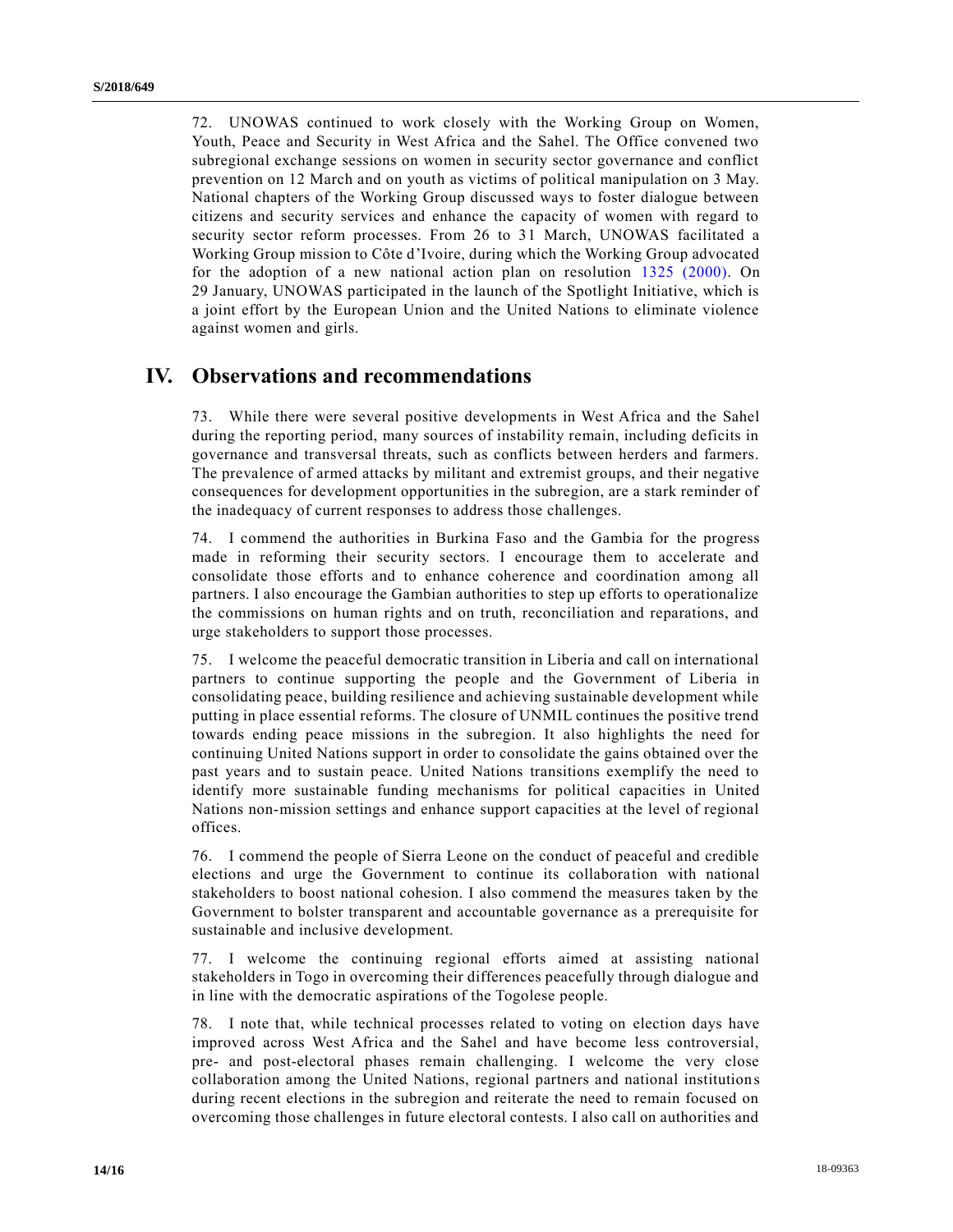national stakeholders to work together to ensure a level playing field and help create an environment that is conducive to the preparation and holding of peaceful, inclusive and credible elections in Guinea, Guinea-Bissau, Mauritania, Nigeria and Senegal.

79. While the spate of demonstrations in several countries highlights advances in freedoms of expression and assembly, they also indicate prevailing fundamental grievances. I wish to emphasize the critical need for and responsibility of Governments to provide effective and accountable governance in addressing the root causes of conflict, including by ensuring socioeconomic and political inclusion, in West Africa and the Sahel.

80. I note with concern the persistently low number of women in senior government positions in West Africa and the Sahel and urge countries in the subregion to take specific measures, in accordance with national and regional commitments, to enhance political opportunities for women and promote inclusive development. I also note with concern the role of women as both victims and perpetrators of extremist militancy. It is critical that we redouble our efforts to ensure women's full participation in the design and implementation of comprehensive strategies to address the root causes of that trend.

81. I am deeply concerned that in some parts of the Sahel the reach and control of Governments appear to be contracting rather than expanding, allowing space for extremist groups, often linked to transnational organized crime, to provide alternative livelihoods and protection for communities. I am particularly concerned ab out the closure of schools in affected areas in Burkina Faso and Mali, which is depriving the younger generations of their right to education.

82. Governance and development efforts must continue to be accompanied by a robust security response. I commend the efforts of the countries participating in the Multinational Joint Task Force and encourage strengthened partnership among the affected countries and with regional organizations, including the African Union. I am also pleased to note the continued efforts by members of the G-5 Sahel to enhance the operability of its Joint Force.

83. I underscore the need for all counter-insurgency efforts to be carried out in full compliance with international humanitarian, human rights and refugee law, and to ensure that operations are aligned with and contribute to broader regional initiatives and do not harm the very populations they are intended to serve. I congratulate the Government of Nigeria for conducting trials of Boko Haram suspects and urge the acceleration of the reintegration of victims and other categories of individuals associated with extremist groups in all affected countries.

84. I encourage national authorities to provide critical humanitarian assistance to vulnerable communities. In addition, I reiterate my call on the international community to increase political, humanitarian, logistical and financial assistance to the affected countries, the Lake Chad Basin Commission, the Joint Force of the G-5 Sahel and the Multinational Joint Task Force, and to advance the disbursement of pledged funds.

85. Driven by competition for land and water, rapid population growth, weak governance, ecological pressures and the circulation of small arms and light weapons, conflicts between pastoralists and farmers are becoming multidimensional threats that affect the entire subregion. I call on ECOWAS and its member States, with the support of the United Nations system and in consultation with affected communities, to find sustainable solutions to that challenge, implement national and regional protocols on transhumance and free movement, sensitize populations and States to those normative frameworks and identify long-term strategies, based on risk assessments, for curbing the impact of climate change in the subregion.